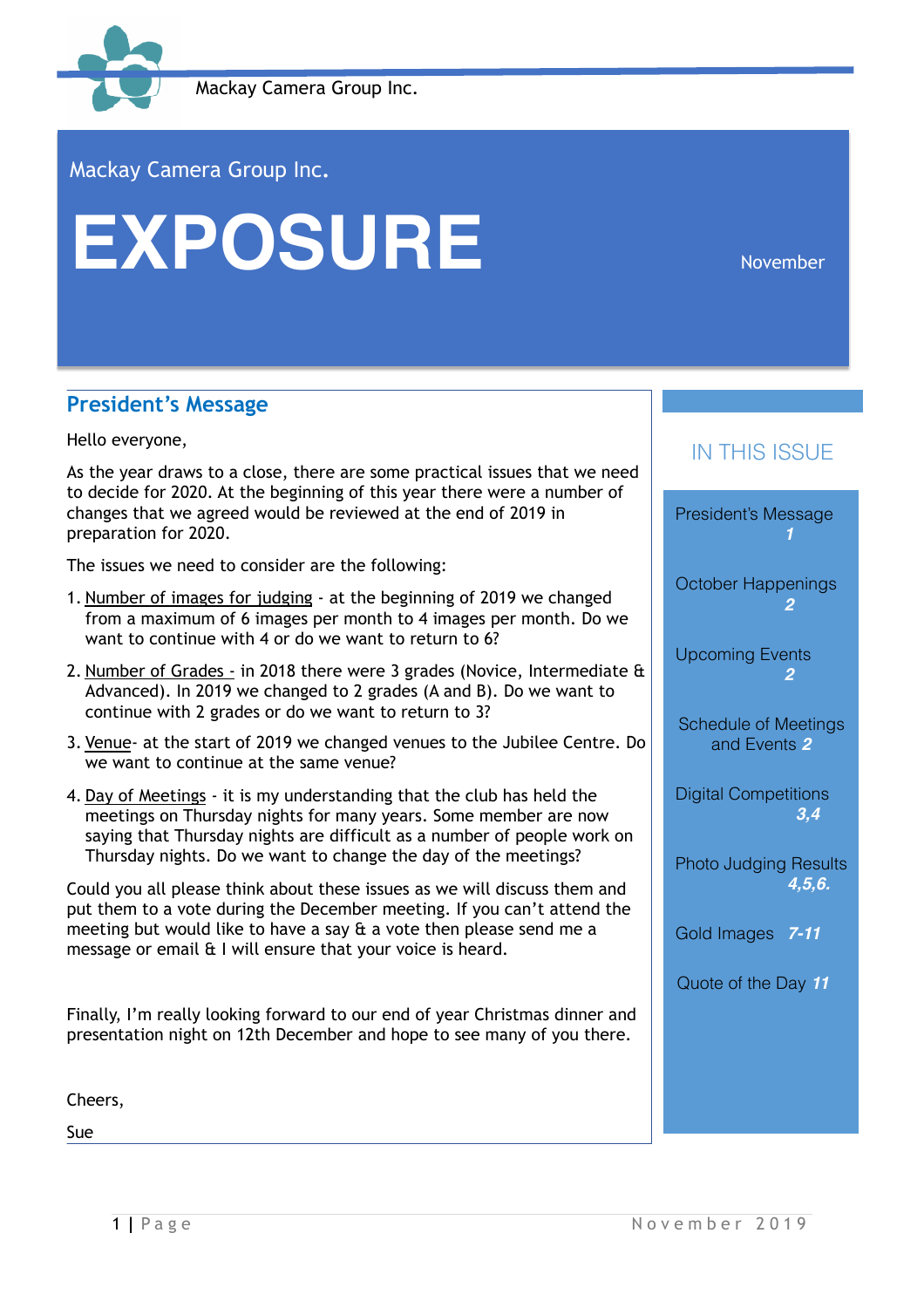

# **October / November Happenings**

What lovely morning photo shoots we had. We met at 5AM over 3 Sundays in October & November at Eimeo, Blacks beach & Shoal Point. We all learnt lots and had heaps of fun wading in the water with tripods and cameras in hand as the sun came up. Jeff was very inspirational and showed us his long exposure and panning techniques. We hope to have more opportunities to do this again in the future. *(Photos by Heather Atkinson)* 





## **Upcoming Event**

November 21 , Organised by Deb Ford - Workshop on night photography in the city heart. Meet at the Coffee Club in Wood St at 6pm for dinner/coffee first, or at 7pm for the photo walk. Remember to bring your tripod and lighting/flashes.

| <b>2019 Schedule of Meetings and Events</b> |                                                                           |
|---------------------------------------------|---------------------------------------------------------------------------|
| <b>November 21</b>                          | Workshop - Night Photography in the City Heart.                           |
| December 5                                  | Monthly Meeting, Photo Judging and Quarter Club - Theme<br>is "Christmas" |
| December 12                                 | <b>Christmas Dinner and Trophy Presentation</b>                           |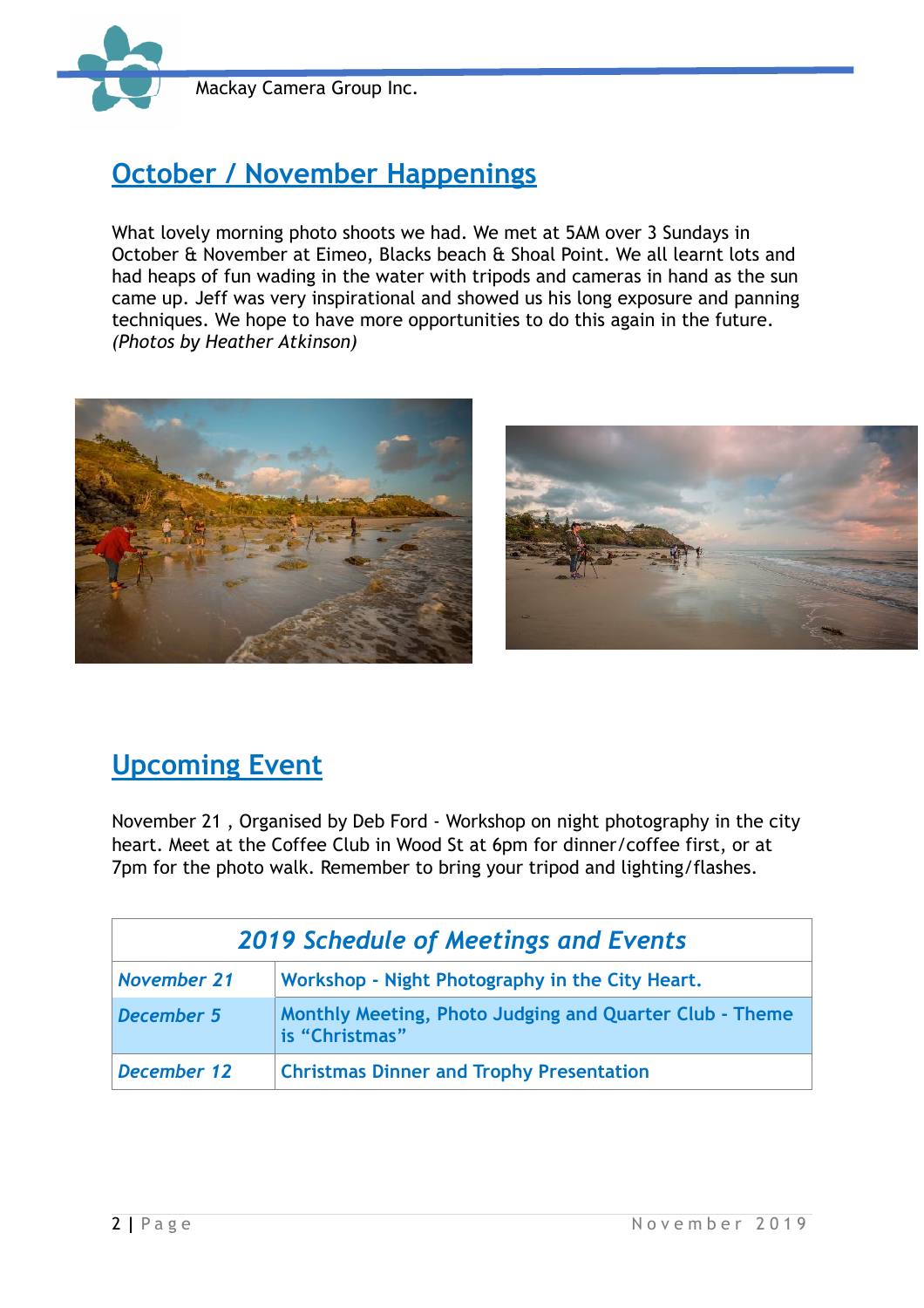





**Australian Photography** runs free monthly competitions, with a new theme each month. Find out more here.



Capture the weather photo competition - Submit your vision of Australia's diverse weather to the **Bureau of Meteorology Australian Weather Calendar** photo competition, and your image could feature in Australia's bestselling weather



Check out Digital Photography Challenge for some very interesting themes and images in this truly international competition. Sign up for FREE and participate.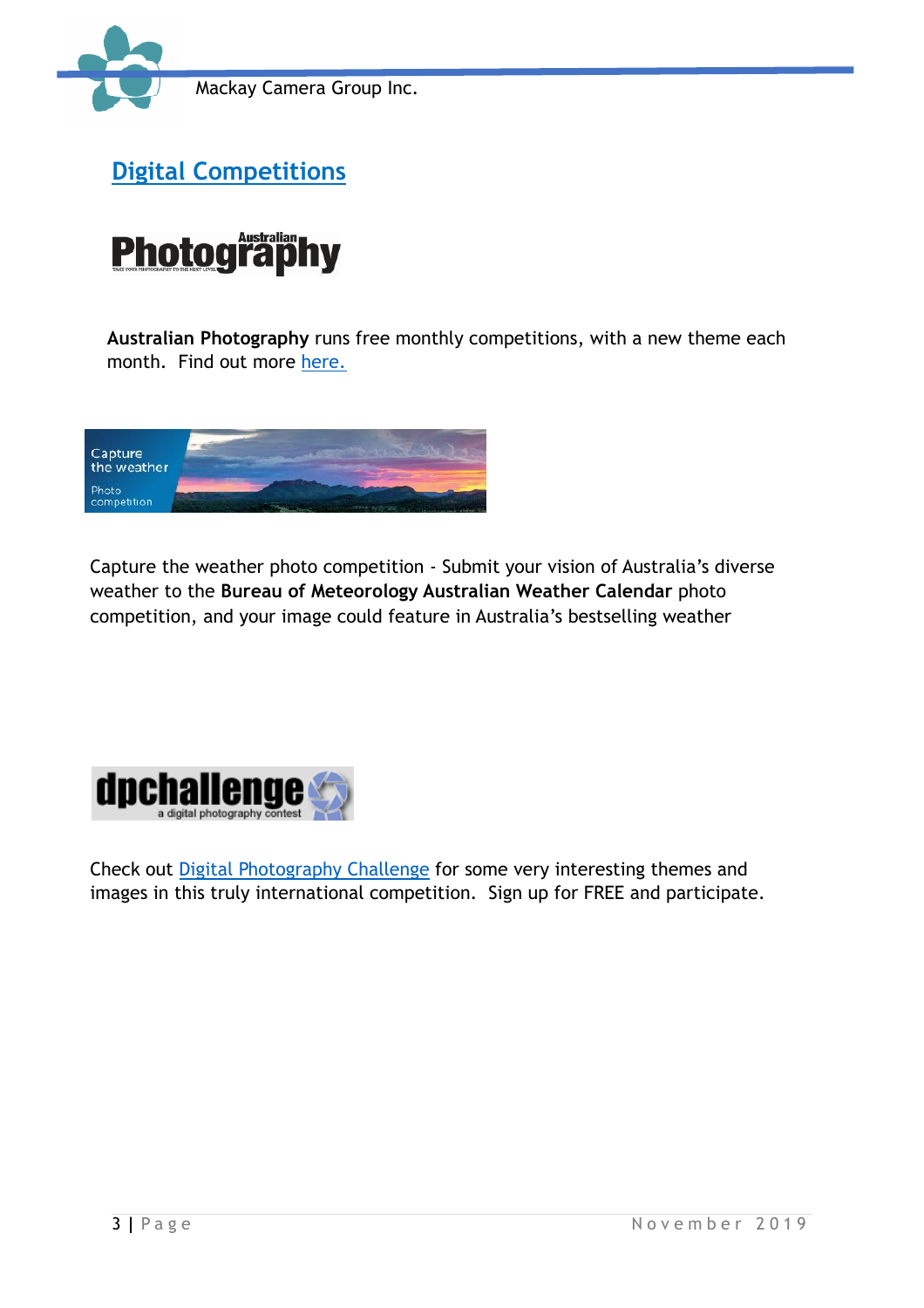

A new theme every week. For more information follow the link Photo Friday **Competition** 



Nature Photographer of the Year – Entries have now closed for 2019. The 2020 Competition will be just around the corner, this might be a good opportunity to start working on your images now.

## **Monthly Judging of Images for November**

External judging for A grade this month was carried out by Margaret O'Grady who is a member of the Ipswich photographic Society. Margaret is an accredited judge with the PSQ and has extensive experience in judging a wide range of photographs.

Judging for B grade this month was carried out by Cheryl Eagers and Michelle Jackson who are both local photographer and accredited judges.

We extend a big "Thank You" to these judges.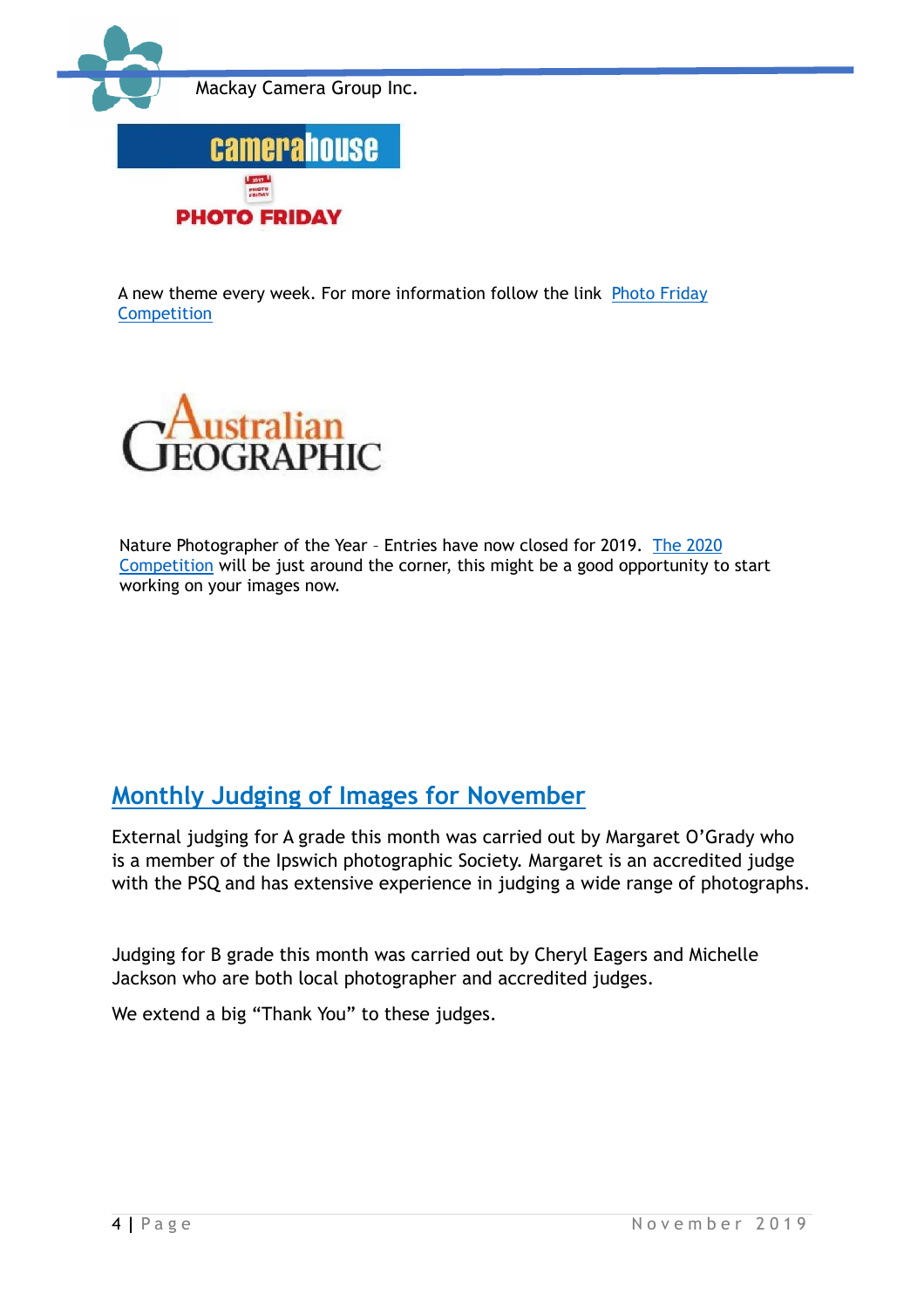Mackay Camera Group Inc.

### **Photo Judging Results**

**B GRADE 6x4 Gold** Deb F (2) Sue M-M (1)

Silver David B (1) Carol C (1) Jennise C (1)

#### Bronze

Carmen B (1) Karen O'K (2) Sue M-M (1) Carol C (1) David B (1) Jennise C (1)

#### **B GRADE**

**Large Gold** Carol C (1) Deb  $F(1)$ Sue M-M (2) Karen O'K (2)

#### **Silver**

Jennise C (1) John P (1) Carmen B (1) Deb  $F(1)$ 

#### **Bronze**

Carmen B(1) David B (2) Jennise C (1) John P (1)



Photo of the Month 6X4  *Spider - Deb Ford* 



Photo of the Month Large *Monkey Love - Karen O'Keefe*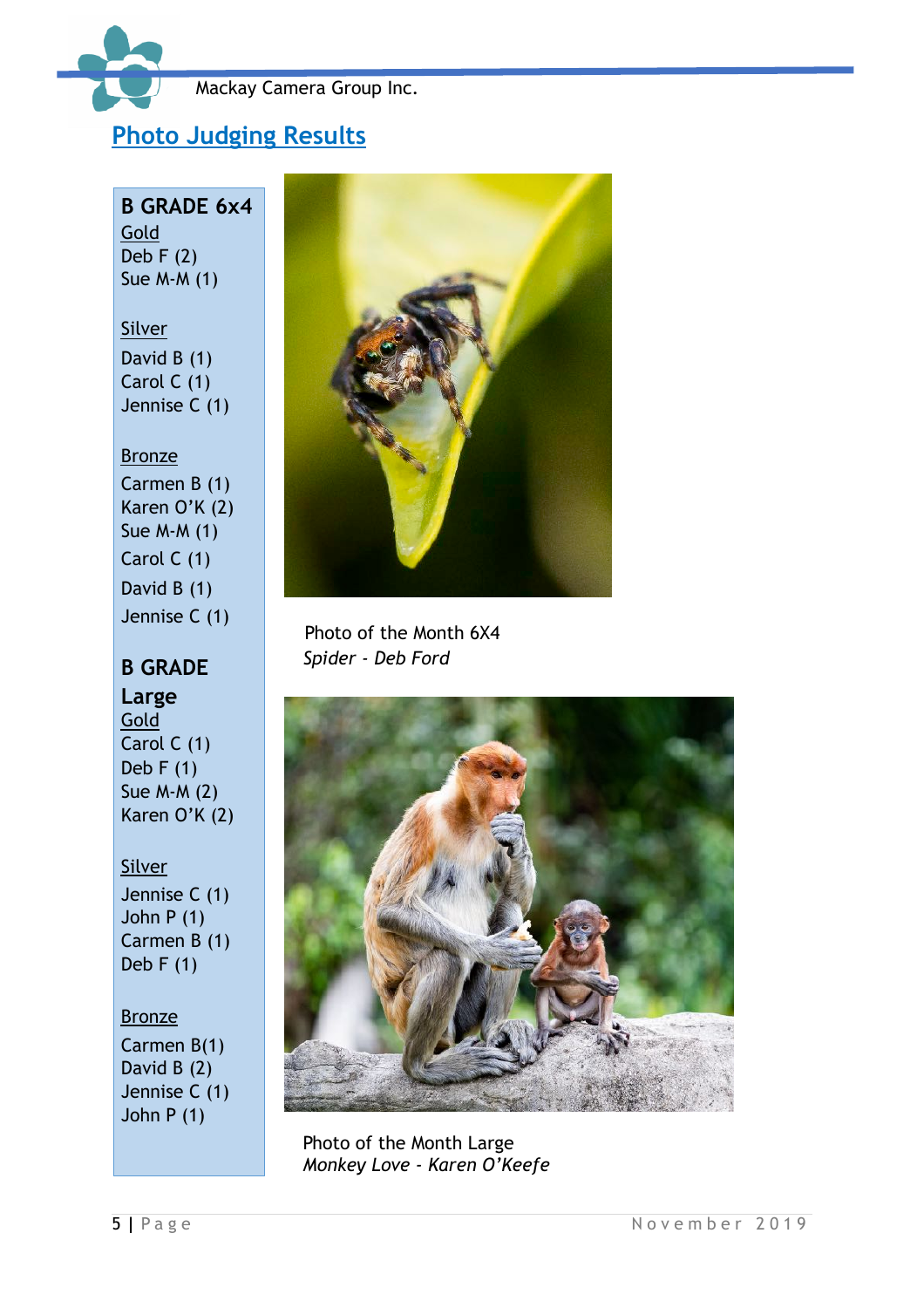

Mackay Camera Group Inc.

## **A GRADE**

**Gold**  $\overline{\mathsf{Jeff}}$  J (1) Heather A (1) Kathleen B (1)

Silver Kathleen B (1) Inge  $B(1)$ Lenore  $H(1)$ Heather  $\overrightarrow{A(4)}$ Jeff J (3)

**Bronze** Lenore H (3) Kathleen B (2) Inge  $B(3)$ Heather  $A(3)$ 



 Photo of the Month *Lazy Sunday - Jeff Jones*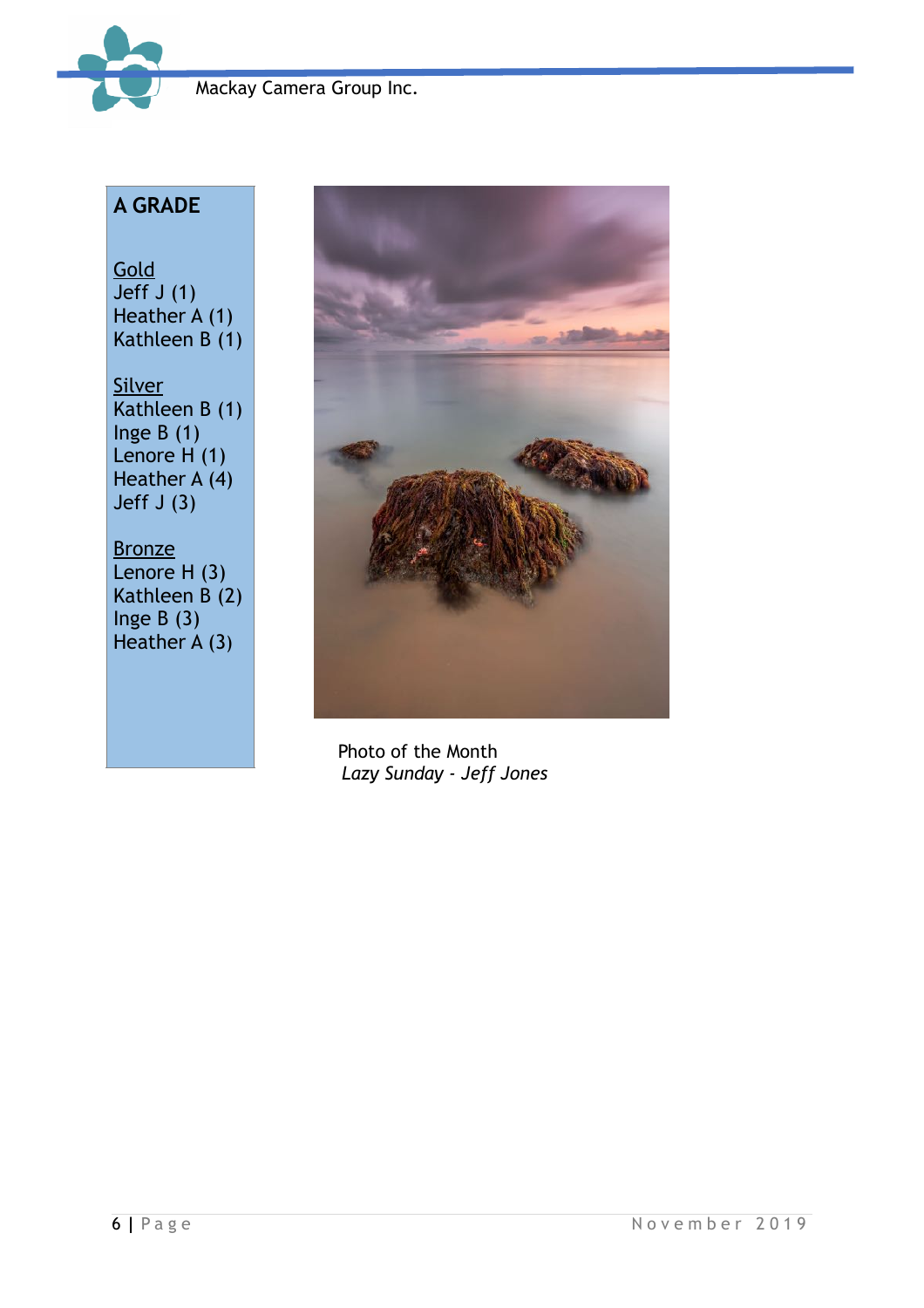

# **Gold Images NovemberJudging**

Below are member's images awarded Gold



 *Eli Jack - Heather Atkinson*



*Should I put my head in the Sand - Kathleen Brand*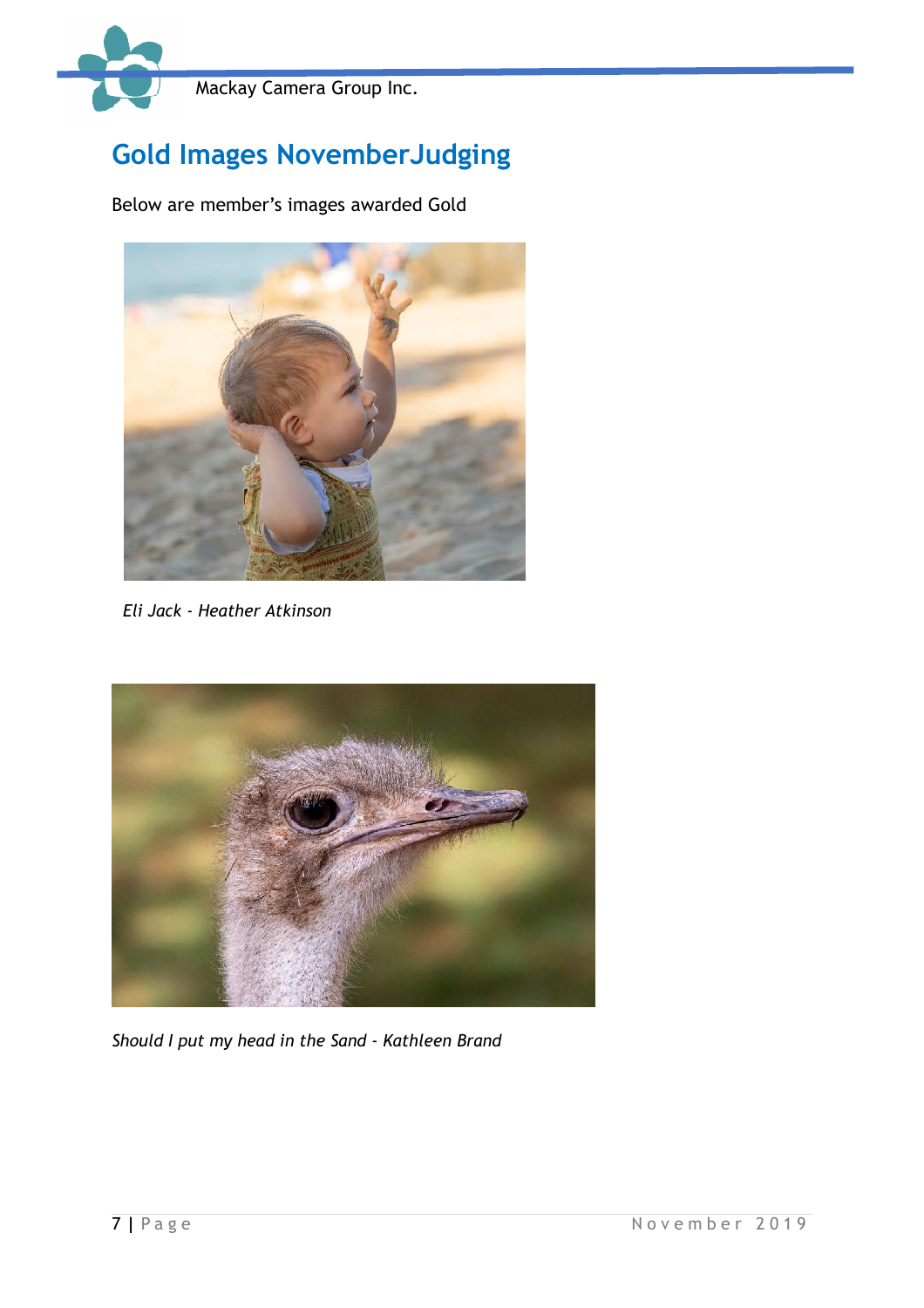



*Beach Spider - Deb Ford*



 *Floral Beauty - Deb Ford*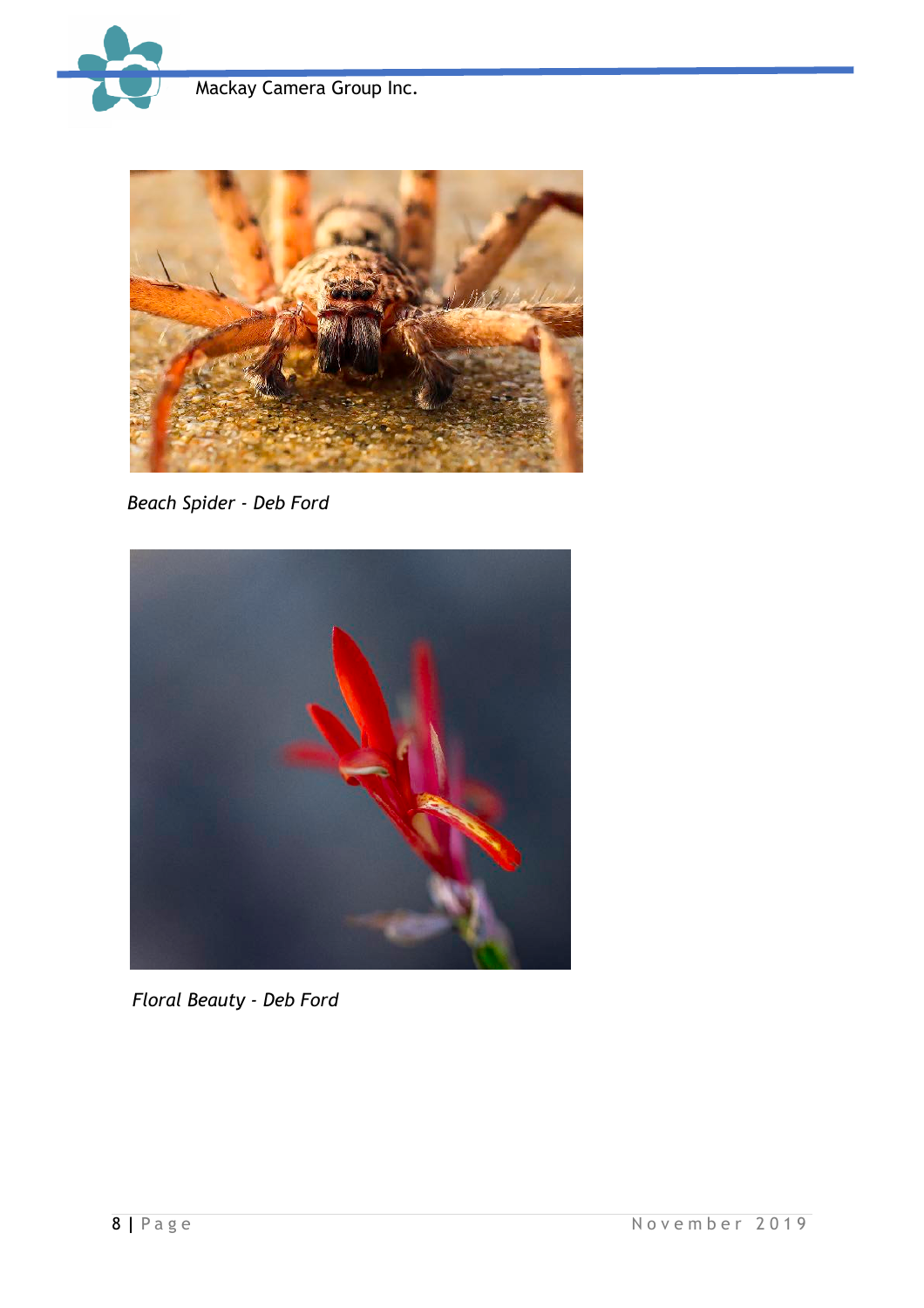



 *Petronas Towers - Karen O'Keefe*



 *Preparation - Carol Connolly*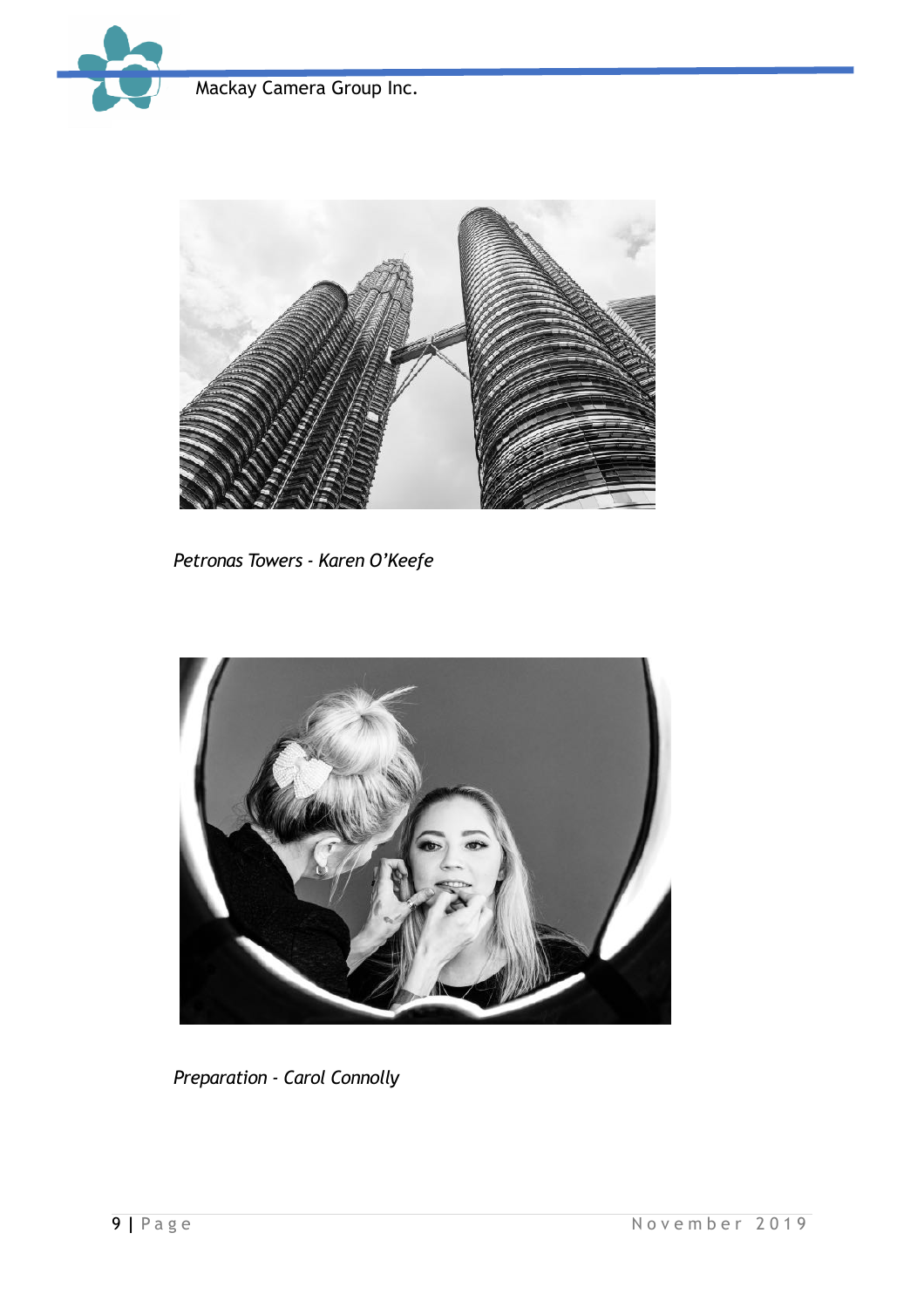



*Sunbird - Sue Mayer-Miller* 



*Peaceful - Sue Mayer-Miller*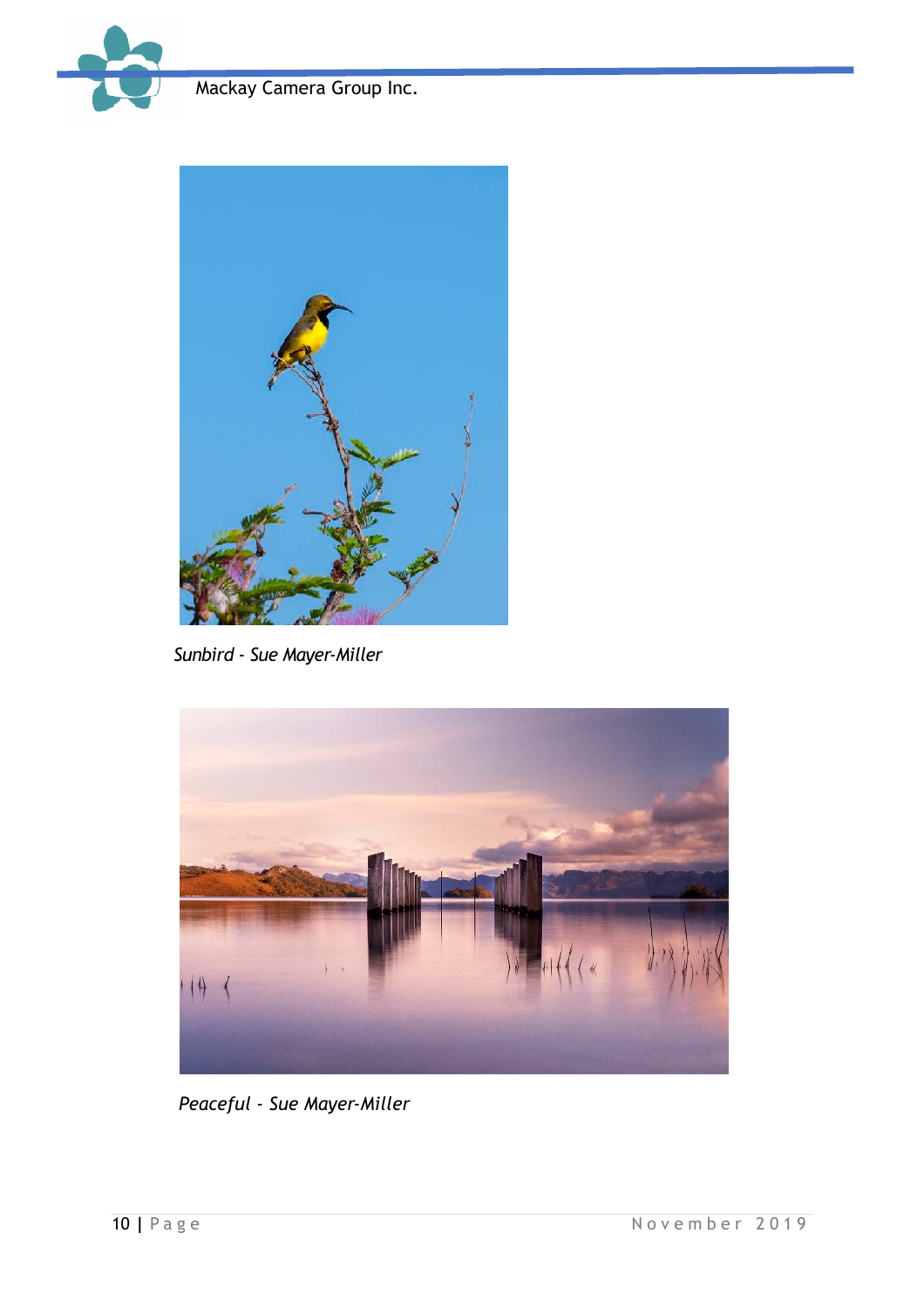



 *Into the Unknown - Sue Mayer-Miller*

# **Quote of the Day**

"Photography is a love affair with life" Burk Uzzle